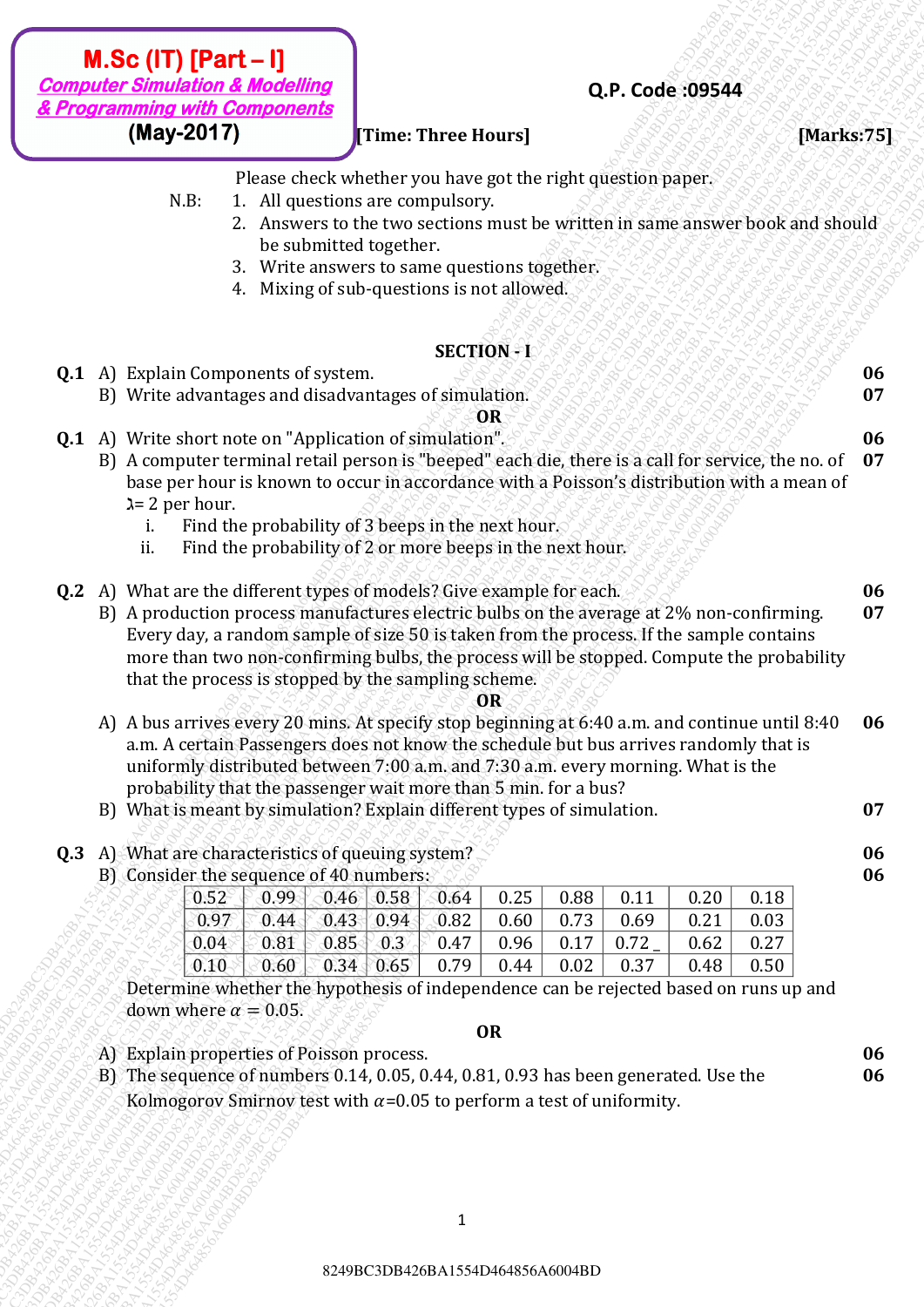## **SECTION – II**

|                                                                                                                                                                                                                                 | Q.P. Code:09544                                                                                                                                                                                                                                                                                                                                                                                                                                                                                                                                                                                                                                                                                                                                                                                                                                                                |          |
|---------------------------------------------------------------------------------------------------------------------------------------------------------------------------------------------------------------------------------|--------------------------------------------------------------------------------------------------------------------------------------------------------------------------------------------------------------------------------------------------------------------------------------------------------------------------------------------------------------------------------------------------------------------------------------------------------------------------------------------------------------------------------------------------------------------------------------------------------------------------------------------------------------------------------------------------------------------------------------------------------------------------------------------------------------------------------------------------------------------------------|----------|
|                                                                                                                                                                                                                                 | <b>SECTION - II</b>                                                                                                                                                                                                                                                                                                                                                                                                                                                                                                                                                                                                                                                                                                                                                                                                                                                            |          |
|                                                                                                                                                                                                                                 | Q.4 A) Explain the features of Object Oriented Programming Language.<br>B) What is COM technology? What are its Application?                                                                                                                                                                                                                                                                                                                                                                                                                                                                                                                                                                                                                                                                                                                                                   | 06<br>07 |
|                                                                                                                                                                                                                                 | <b>OR</b><br>Q.4 A) Write Short note on distributed object system.<br>B) What is Object Web? Explain with proper example.                                                                                                                                                                                                                                                                                                                                                                                                                                                                                                                                                                                                                                                                                                                                                      | 06<br>07 |
|                                                                                                                                                                                                                                 | <b>Q.5</b> A) Write a short note on (a) OMG (b) IDL.<br>B) How EJB is useful for business? Justify your answer with example.                                                                                                                                                                                                                                                                                                                                                                                                                                                                                                                                                                                                                                                                                                                                                   | 06<br>06 |
|                                                                                                                                                                                                                                 | OR<br><b>Q.5</b> A) Write a short note on (a) Class emulation (b) Query Interface.<br>B) How Cross Apartments Communication is done? Explain.                                                                                                                                                                                                                                                                                                                                                                                                                                                                                                                                                                                                                                                                                                                                  | 06<br>06 |
|                                                                                                                                                                                                                                 | Q.6 A) How CORBA make easy your communication over network? Explain advantage of CORBA.<br>B) Explain the use of JNI in real word.                                                                                                                                                                                                                                                                                                                                                                                                                                                                                                                                                                                                                                                                                                                                             | 06<br>06 |
|                                                                                                                                                                                                                                 | OR<br><b>Q.6</b> A) Explain any five services of CORBA.<br>B) What do you mean by Dynamic Linking? Explain with proper example.                                                                                                                                                                                                                                                                                                                                                                                                                                                                                                                                                                                                                                                                                                                                                | 06<br>06 |
| <b>MARICAN HIS</b><br>220AC<br>Davison C<br>220AC<br>2488C<br>228AC<br>228AC<br><b>Parkbo</b> ck<br><b>HOOD MADES</b><br><b>UST DOOMS DOOMS</b><br><b>SS-SORD MADES</b><br><b>Dr. Britishing British</b><br><b>UST DOMESTIC</b> | Rockhanger Reserves and the reserves of the control of the control of the control of the control of the control of the control of the control of the control of the control of the control of the control of the control of th<br>A HARMAN ROCK CONTROL AND MANUSCRAP ROBBAT AND RESEARCH AND RESEARCH AND RESEARCH AND RESEARCH AND RESEARCH AND RESEARCH AND RESEARCH AND RESEARCH AND RESEARCH AND RESEARCH AND RESEARCH AND RESEARCH AND RESEARCH AND RESEAR<br>A Sunday Report of the Control of Control of Control of Control of Control of Control of Control of Control of Control of Control of Control of Control of Control of Control of Control of Control of Control of Control of C<br>Capacha R<br><b>DRAB</b> C<br><b>DRAB</b> C<br>12880<br><b>Strongwater</b><br><b>SS-GOODWARDS</b><br><b>ST-GOODWARDS</b><br><b>SS-SOR BASICS</b><br><b>SS-SORD MADES</b> |          |
|                                                                                                                                                                                                                                 | <b>ST-GOODWARD</b><br><b>SS-SOR BARACAS</b><br><b>SST DOOMS DOOR</b>                                                                                                                                                                                                                                                                                                                                                                                                                                                                                                                                                                                                                                                                                                                                                                                                           |          |
|                                                                                                                                                                                                                                 |                                                                                                                                                                                                                                                                                                                                                                                                                                                                                                                                                                                                                                                                                                                                                                                                                                                                                |          |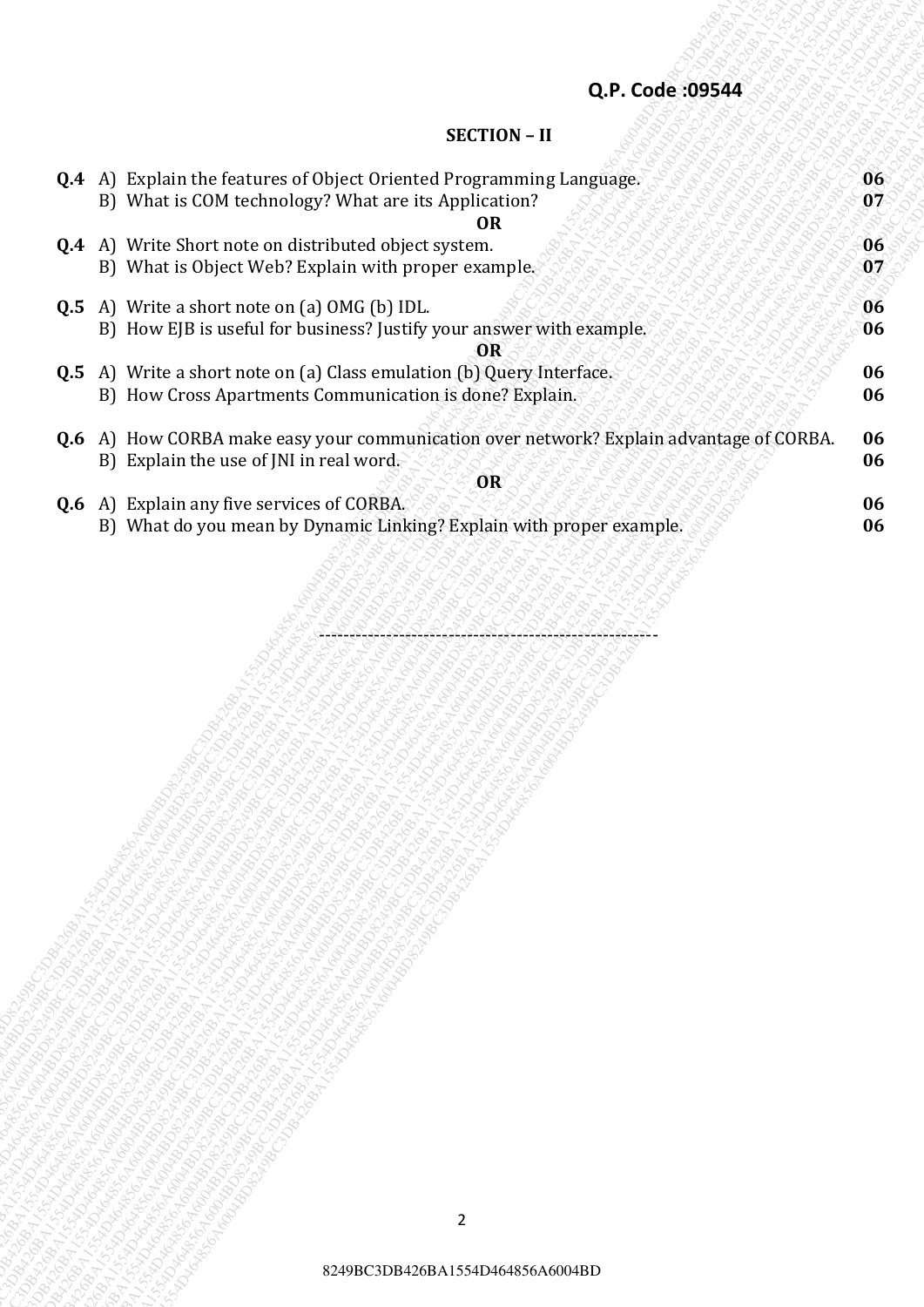| $(3$ Hours)<br>[Total Marks: 75<br>N.B: (1) All questions are compulsory.<br>(2) Answers to the two sections must be written in same answer book and should be<br>submitted together<br>(3) Write answers to same questions together<br>(4) Mixing of sub-questions is not allowed.<br><b>SECTION - I</b><br>6<br>State and explain the GSM architecture.<br>Q.1<br>(A)<br>Write a short note on WLAN.<br>(B)<br><b>OR</b><br>6<br>Differentiate Digital Audio and Digital Video Broadcasting.<br>(A)<br>Q.1<br>7<br>What is Mobile IP? Explain the concept of Agent Advertisement.<br>(B)<br>6<br>Write a short note on WML. Explain WML scripts,<br>Q.2(A)<br>Explain the concept of Handover in mobile devices.<br>(B)<br><b>OR</b><br>6<br>Classical ALOHA v/s Slotted ALOHA.<br>(A)<br>Q.2<br>7<br>Explain different types of antennas ?<br>(B)<br>6<br>Differentiate Frequency division and Time division multiplexing.<br>Q.3<br>(A)<br>6<br>Explain CSMA and CSMA/CD.<br>(B)<br><b>OR</b><br>6<br>Explain the concept of localization and handover in satellites.<br>(A)<br>Q.3<br>6<br>Write a short note on Mobile Devices Network Security.<br>(B)<br>$SECTION - II$<br>6<br>Explain the HDLC frame format.<br>(A)<br>Q.4<br>$\overline{7}$<br>Briefly explain Virtual Private Network.<br>(B)<br><b>OR</b><br>6<br>What are Bridges? Explain different types of Bridges.<br>(A)<br>Q.4<br>7<br>List the steps involve in Network Designing.<br>(B)<br>Write nete on ESCON (Enterprise System Connection) Architecture.<br>--6<br>(A)<br>Q.5<br>6<br>List the functions of the layers in OSI Model.<br>(B)<br><b>OR</b><br>6<br>Compare Open and Closed group architectures.<br>(A)<br>Q.5<br>6<br>Explain the layers of ATM protocol.<br>(B)<br>6<br>Explain X.25 protocol in detail.<br>(A)<br>Q.6<br>6<br>Explain the fields of User Datagram Protocol.<br>(B)<br><b>OR</b><br>6<br>Explain SONET frame format.<br>(A)<br>Q.6<br>6<br>Explain the business and technical challenges and requirements faced<br>(B)<br>by the organizations. |  | (May-2017) | <b>QP Code: 75552</b> |  |
|----------------------------------------------------------------------------------------------------------------------------------------------------------------------------------------------------------------------------------------------------------------------------------------------------------------------------------------------------------------------------------------------------------------------------------------------------------------------------------------------------------------------------------------------------------------------------------------------------------------------------------------------------------------------------------------------------------------------------------------------------------------------------------------------------------------------------------------------------------------------------------------------------------------------------------------------------------------------------------------------------------------------------------------------------------------------------------------------------------------------------------------------------------------------------------------------------------------------------------------------------------------------------------------------------------------------------------------------------------------------------------------------------------------------------------------------------------------------------------------------------------------------------------------------------------------------------------------------------------------------------------------------------------------------------------------------------------------------------------------------------------------------------------------------------------------------------------------------------------------------------------------------------------------------------------------------------------------------------------------------------------------------------------------------------------|--|------------|-----------------------|--|
|                                                                                                                                                                                                                                                                                                                                                                                                                                                                                                                                                                                                                                                                                                                                                                                                                                                                                                                                                                                                                                                                                                                                                                                                                                                                                                                                                                                                                                                                                                                                                                                                                                                                                                                                                                                                                                                                                                                                                                                                                                                          |  |            |                       |  |
|                                                                                                                                                                                                                                                                                                                                                                                                                                                                                                                                                                                                                                                                                                                                                                                                                                                                                                                                                                                                                                                                                                                                                                                                                                                                                                                                                                                                                                                                                                                                                                                                                                                                                                                                                                                                                                                                                                                                                                                                                                                          |  |            |                       |  |
|                                                                                                                                                                                                                                                                                                                                                                                                                                                                                                                                                                                                                                                                                                                                                                                                                                                                                                                                                                                                                                                                                                                                                                                                                                                                                                                                                                                                                                                                                                                                                                                                                                                                                                                                                                                                                                                                                                                                                                                                                                                          |  |            |                       |  |
|                                                                                                                                                                                                                                                                                                                                                                                                                                                                                                                                                                                                                                                                                                                                                                                                                                                                                                                                                                                                                                                                                                                                                                                                                                                                                                                                                                                                                                                                                                                                                                                                                                                                                                                                                                                                                                                                                                                                                                                                                                                          |  |            |                       |  |
|                                                                                                                                                                                                                                                                                                                                                                                                                                                                                                                                                                                                                                                                                                                                                                                                                                                                                                                                                                                                                                                                                                                                                                                                                                                                                                                                                                                                                                                                                                                                                                                                                                                                                                                                                                                                                                                                                                                                                                                                                                                          |  |            |                       |  |
|                                                                                                                                                                                                                                                                                                                                                                                                                                                                                                                                                                                                                                                                                                                                                                                                                                                                                                                                                                                                                                                                                                                                                                                                                                                                                                                                                                                                                                                                                                                                                                                                                                                                                                                                                                                                                                                                                                                                                                                                                                                          |  |            |                       |  |
|                                                                                                                                                                                                                                                                                                                                                                                                                                                                                                                                                                                                                                                                                                                                                                                                                                                                                                                                                                                                                                                                                                                                                                                                                                                                                                                                                                                                                                                                                                                                                                                                                                                                                                                                                                                                                                                                                                                                                                                                                                                          |  |            |                       |  |
|                                                                                                                                                                                                                                                                                                                                                                                                                                                                                                                                                                                                                                                                                                                                                                                                                                                                                                                                                                                                                                                                                                                                                                                                                                                                                                                                                                                                                                                                                                                                                                                                                                                                                                                                                                                                                                                                                                                                                                                                                                                          |  |            |                       |  |
|                                                                                                                                                                                                                                                                                                                                                                                                                                                                                                                                                                                                                                                                                                                                                                                                                                                                                                                                                                                                                                                                                                                                                                                                                                                                                                                                                                                                                                                                                                                                                                                                                                                                                                                                                                                                                                                                                                                                                                                                                                                          |  |            |                       |  |
|                                                                                                                                                                                                                                                                                                                                                                                                                                                                                                                                                                                                                                                                                                                                                                                                                                                                                                                                                                                                                                                                                                                                                                                                                                                                                                                                                                                                                                                                                                                                                                                                                                                                                                                                                                                                                                                                                                                                                                                                                                                          |  |            |                       |  |
|                                                                                                                                                                                                                                                                                                                                                                                                                                                                                                                                                                                                                                                                                                                                                                                                                                                                                                                                                                                                                                                                                                                                                                                                                                                                                                                                                                                                                                                                                                                                                                                                                                                                                                                                                                                                                                                                                                                                                                                                                                                          |  |            |                       |  |
|                                                                                                                                                                                                                                                                                                                                                                                                                                                                                                                                                                                                                                                                                                                                                                                                                                                                                                                                                                                                                                                                                                                                                                                                                                                                                                                                                                                                                                                                                                                                                                                                                                                                                                                                                                                                                                                                                                                                                                                                                                                          |  |            |                       |  |
|                                                                                                                                                                                                                                                                                                                                                                                                                                                                                                                                                                                                                                                                                                                                                                                                                                                                                                                                                                                                                                                                                                                                                                                                                                                                                                                                                                                                                                                                                                                                                                                                                                                                                                                                                                                                                                                                                                                                                                                                                                                          |  |            |                       |  |
|                                                                                                                                                                                                                                                                                                                                                                                                                                                                                                                                                                                                                                                                                                                                                                                                                                                                                                                                                                                                                                                                                                                                                                                                                                                                                                                                                                                                                                                                                                                                                                                                                                                                                                                                                                                                                                                                                                                                                                                                                                                          |  |            |                       |  |
|                                                                                                                                                                                                                                                                                                                                                                                                                                                                                                                                                                                                                                                                                                                                                                                                                                                                                                                                                                                                                                                                                                                                                                                                                                                                                                                                                                                                                                                                                                                                                                                                                                                                                                                                                                                                                                                                                                                                                                                                                                                          |  |            |                       |  |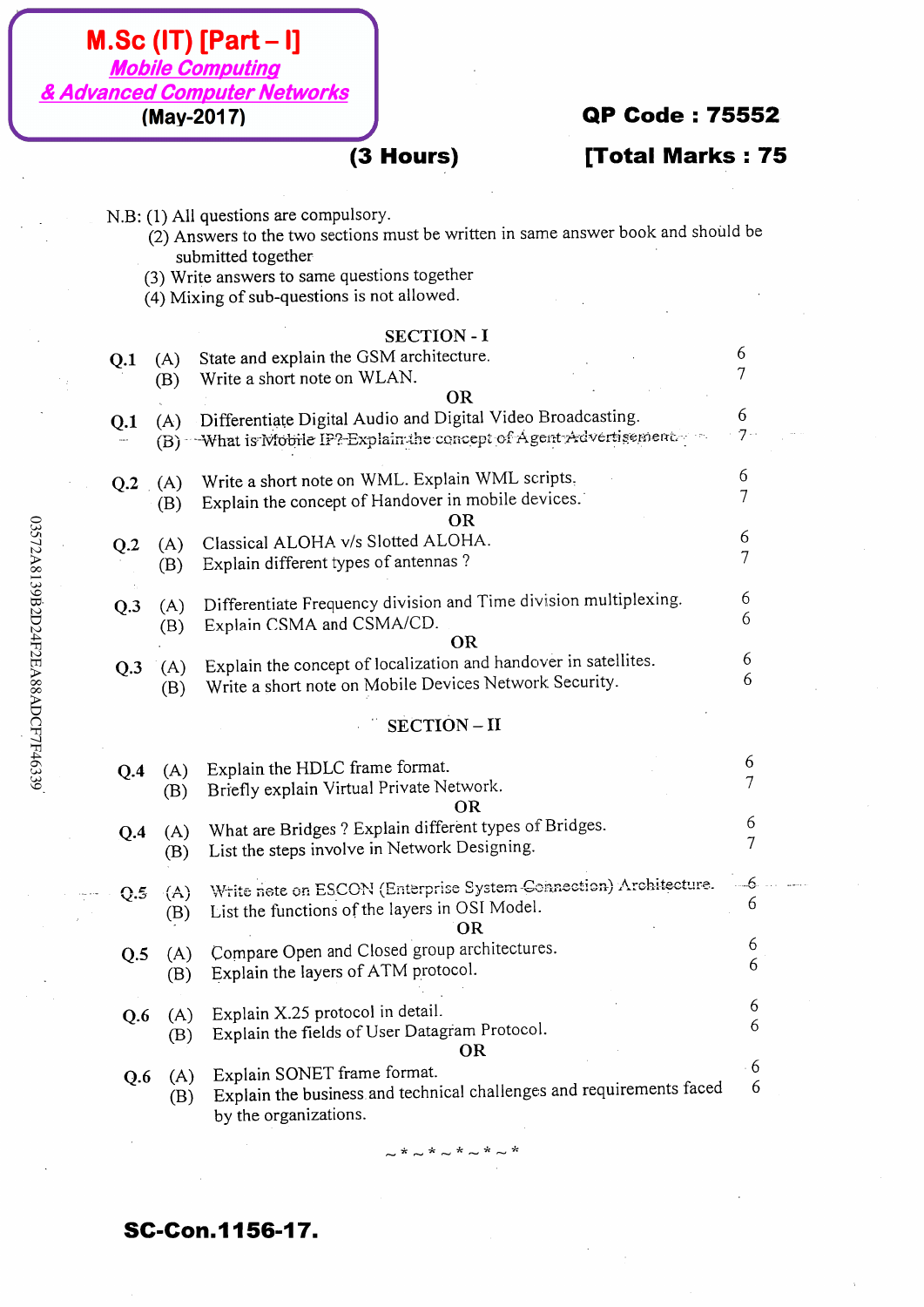- N.B: 1. All questions are compulsory.
	- 2. Answers to the two sections must be written in same answer book and should be submitted together
	- 3. Write answers to same questions together
	- 4. Mixing of sub-questions is not allowed.

### **SECTION - I**

- Q.1 (A) With the help of a neat block diagram, explain the components of a general purpose image processing system. 06
	- (B) What is a digital image? Explain the need for image processing. Differentiate between image enhancement and restoration. 07

- **(A)** Explain any three Properties of 2D discrete Fourier Transform.  $\sqrt{2\pi}$
- (B) With the help of a neat figure, explain the main elements of the human eye.  $\circ$
- **Q.2** (A) What is noise in an image? Explain Gaussian filter in detail. Neverther the cost of the cost of the cos
	- (B) A particular digital image with eight quantization levels has the following histogram. Perform histogram equalization and derive transformation function. Give new equalized histogram. 07

| Gray level r       |     |  | B             |  |  |
|--------------------|-----|--|---------------|--|--|
| No. of pixels with | 130 |  | $100^{\circ}$ |  |  |
| gray level nr      |     |  |               |  |  |
|                    |     |  |               |  |  |

| (May-2017)<br>[Time: Three Hours]<br>Please check whether you have got the right question paper.<br>1. All questions are compulsory.<br>$N.B$ :<br>2. Answers to the two sections must be written in same answer book and should be                                                                                                                                                                       | [ Marks:75] |
|-----------------------------------------------------------------------------------------------------------------------------------------------------------------------------------------------------------------------------------------------------------------------------------------------------------------------------------------------------------------------------------------------------------|-------------|
|                                                                                                                                                                                                                                                                                                                                                                                                           |             |
| submitted together<br>3. Write answers to same questions together                                                                                                                                                                                                                                                                                                                                         |             |
| 4. Mixing of sub-questions is not allowed.<br>SECTION - <b>R</b>                                                                                                                                                                                                                                                                                                                                          |             |
| Q.1 (A) With the help of a neat block diagram, explain the components of a general purpose image<br>processing system.                                                                                                                                                                                                                                                                                    | 06          |
| (B) What is a digital image? Explain the need for image processing. Differentiate between image<br>enhancement and restoration.<br>OR                                                                                                                                                                                                                                                                     | 07          |
| Explain any three Properties of 2D discrete Fourier Transform.<br>(A)                                                                                                                                                                                                                                                                                                                                     | 06          |
| With the help of a neat figure, explain the main elements of the human eye.<br>(B)                                                                                                                                                                                                                                                                                                                        | 07          |
| What is noise in an image? Explain Gaussian filter in detail.<br>$Q.2$ (A)<br>A particular digital image with eight quantization levels has the following histogram. Perform<br>(B)<br>histogram equalization and derive transformation function. Give new equalized histogram.<br>Gray level r<br>6<br>100<br>170<br>200<br>100<br>130<br>$50^\circ$<br>90<br>No. of pixels with<br>gray level nr<br>OR- | 06<br>07    |
| What do you mean by wavelet and multiresolution coding? What is main advantage of wavelet 06<br>(A)<br>transform over other transform?                                                                                                                                                                                                                                                                    |             |
| Define segmentation. Explain point and edge detection.<br>(B)                                                                                                                                                                                                                                                                                                                                             | 07          |
| Why there is need for image and video compression?<br>Q.3 (A)                                                                                                                                                                                                                                                                                                                                             | 06          |
| Write a short note on Hit-Or-Miss transform.<br>(B)<br>OR                                                                                                                                                                                                                                                                                                                                                 | 06          |
| (A) What is segmentation? Explain Line detection technique. Write the applications of<br>segmentation.                                                                                                                                                                                                                                                                                                    | 06          |
| Define and explain the polygon approximation approach for image representation.<br>(B)∖<br><b>SECTION II</b>                                                                                                                                                                                                                                                                                              | 06          |
| Q.4 (A) List the characteristics of Speech Recognition applications.                                                                                                                                                                                                                                                                                                                                      | 06<br>07    |
| (B) Write a short note on Coin toss model.                                                                                                                                                                                                                                                                                                                                                                |             |
| OR<br>(A) Write a short note on IIR and FIR filters.                                                                                                                                                                                                                                                                                                                                                      | 06          |
| (B) Describe with diagram the representation of speech in time and frequency domains.                                                                                                                                                                                                                                                                                                                     | 07          |
| Explain acoustic-phonetic vowel classifier.<br>$Q.5 - (A)$                                                                                                                                                                                                                                                                                                                                                | 06          |
| (B) Write a short note on directory listing retrieval.<br><b>OR</b>                                                                                                                                                                                                                                                                                                                                       | 06          |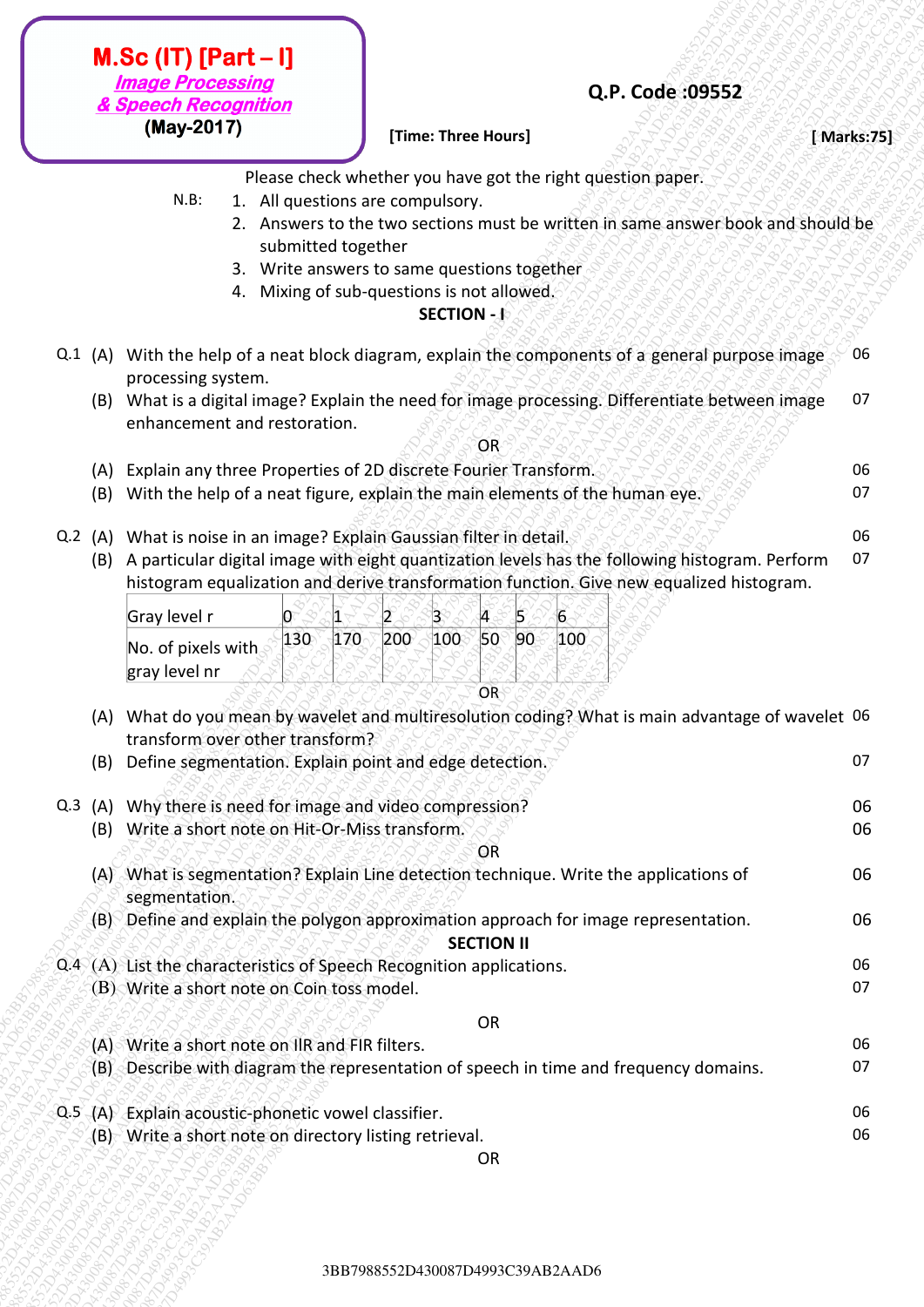|                |                                                                                                                                                                                                                                                                                                                                                                                                                                              | Q.P. Code:09552 |          |
|----------------|----------------------------------------------------------------------------------------------------------------------------------------------------------------------------------------------------------------------------------------------------------------------------------------------------------------------------------------------------------------------------------------------------------------------------------------------|-----------------|----------|
| (A)<br>(B)     | What are the problems associated with acoustic-phonetic approach to Speech Recognition. 06<br>Explain the working of human ear.                                                                                                                                                                                                                                                                                                              |                 | 06       |
| Q.6 (A)<br>(B) | Explain the importance of speech end point detection. What are the various approaches<br>adopted for speech end point detection?<br>Describe the types of Hidden-Markov Model (HMM).                                                                                                                                                                                                                                                         |                 | 06<br>06 |
| (A)<br>(B)     | <b>OR</b><br>Explain bank-of-filters analysis model with block diagram.<br>Write a note on vector quantization.                                                                                                                                                                                                                                                                                                                              |                 | 06<br>06 |
|                |                                                                                                                                                                                                                                                                                                                                                                                                                                              |                 |          |
|                |                                                                                                                                                                                                                                                                                                                                                                                                                                              |                 |          |
|                |                                                                                                                                                                                                                                                                                                                                                                                                                                              |                 |          |
|                |                                                                                                                                                                                                                                                                                                                                                                                                                                              |                 |          |
|                |                                                                                                                                                                                                                                                                                                                                                                                                                                              |                 |          |
|                |                                                                                                                                                                                                                                                                                                                                                                                                                                              |                 |          |
|                |                                                                                                                                                                                                                                                                                                                                                                                                                                              |                 |          |
|                |                                                                                                                                                                                                                                                                                                                                                                                                                                              |                 |          |
|                |                                                                                                                                                                                                                                                                                                                                                                                                                                              |                 |          |
|                |                                                                                                                                                                                                                                                                                                                                                                                                                                              |                 |          |
|                |                                                                                                                                                                                                                                                                                                                                                                                                                                              |                 |          |
|                |                                                                                                                                                                                                                                                                                                                                                                                                                                              |                 |          |
|                |                                                                                                                                                                                                                                                                                                                                                                                                                                              |                 |          |
|                | A Second Report Follows Control Property and Control Property and Control Property and Control Property and Control Property and Control Property and Control Property and Control Property and Control Property and Control P<br><b>BROWN COMMUNISTRATION AND COMMUNISTRATION COMMUNISTRATION COMMUNISTRATION COMMUNISTRATION COMMUNISTRATION COMM<br/>COMMUNISTRATION COMMUNISTRATION COMMUNISTRATION</b><br><b>RATTORIAN SERVER RATES</b> |                 |          |
|                | <b>PATA</b> S<br>22-ABOS<br><b>PARTIS</b>                                                                                                                                                                                                                                                                                                                                                                                                    |                 |          |
|                | 1200-<br>2002<br>$-85$                                                                                                                                                                                                                                                                                                                                                                                                                       |                 |          |
|                | 3BB7988552D430087D4993C39AB2AAD6                                                                                                                                                                                                                                                                                                                                                                                                             |                 |          |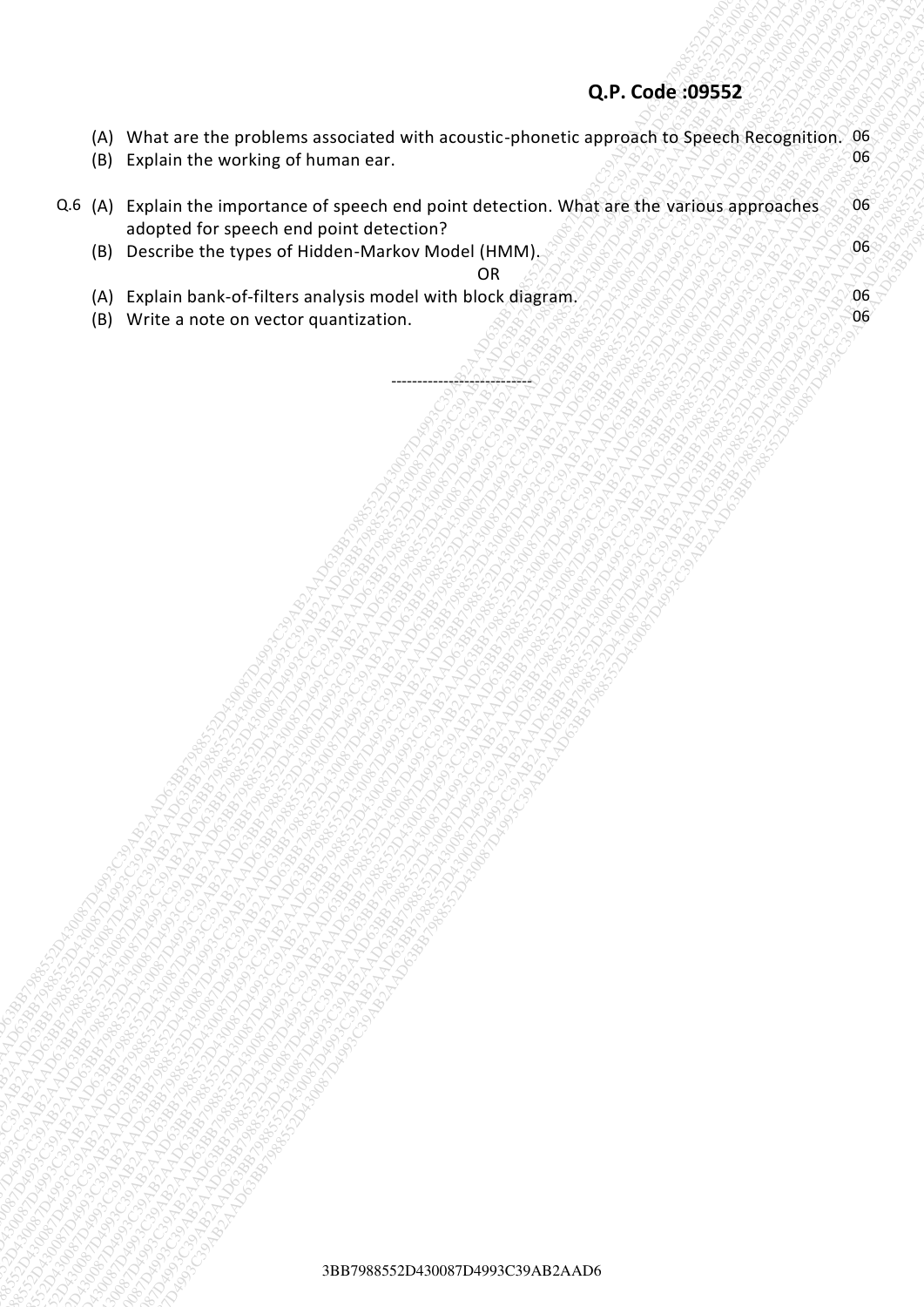# **(May-2017) [Time:3 Hours] Contained a set of the contact of the contact of the contact of the contact of the contact of the contact of the contact of the contact of the contact of the contact of the contact of the con**

## **Q.P. Code :09558**

- **N.B:** 1. **All** questions are **compulsory**.
	- 2. **Answers to the two sections must be written in same answer book and should be submitted together.**
		- 3. **Write answers to same questions together**
		- 4. **Mixing of sub-questions is not allowed.**

#### SECTION-1

|     | <b>Data Warehousing &amp; Mining</b><br>& Advanced Database System                                                              | Q.P. Code: 09558                                                                                                                                                                                                                       |            |
|-----|---------------------------------------------------------------------------------------------------------------------------------|----------------------------------------------------------------------------------------------------------------------------------------------------------------------------------------------------------------------------------------|------------|
|     | (May-2017)                                                                                                                      | [Time:3 Hours]                                                                                                                                                                                                                         | [Marks:75] |
|     | $N.B$ :<br>1. All questions are compulsory.<br>submitted together.<br>3.<br>4.                                                  | Please check whether you have got the right question paper.<br>2. Answers to the two sections must be written in same answer book and should be<br>Write answers to same questions together<br>Mixing of sub-questions is not allowed. |            |
|     |                                                                                                                                 | SECTION-1                                                                                                                                                                                                                              |            |
| Q.1 | (A) Write short note trends in data warehousing.<br>(B) Explain issues in data mining.                                          |                                                                                                                                                                                                                                        | 06<br>07   |
|     |                                                                                                                                 | <b>OR</b>                                                                                                                                                                                                                              |            |
|     | (A) Explain in detail JAD sessions.<br>(B) Explain linear regression with an example.                                           |                                                                                                                                                                                                                                        | 06<br>07   |
| Q.2 | a. Definition<br>b.<br>Need<br>c. Components.                                                                                   | (A) Write short note on the DW architecture with respect to the following points:                                                                                                                                                      | 06         |
|     | (B) Explain the concept of Association Mining.                                                                                  |                                                                                                                                                                                                                                        | 07         |
|     | (A) Write short note on:<br>a. Large Dimensions                                                                                 | OR                                                                                                                                                                                                                                     | 06         |
|     | b. Family of Stars.<br>(B) Explain Spatial data structures: K-D Tree & R- Tree.                                                 |                                                                                                                                                                                                                                        | 07         |
| Q.3 | (A) Write short notes on OLAP.<br>(B) Explain the concept of Temporal Data Mining.                                              |                                                                                                                                                                                                                                        | 06<br>06   |
|     | (A) Explain Backup and recovery in DW environment and activities involved.<br>(B) Write short note on Mining Class comparisons. | OR                                                                                                                                                                                                                                     | 06<br>06   |
|     |                                                                                                                                 | <b>SECTION-II</b>                                                                                                                                                                                                                      |            |
|     |                                                                                                                                 |                                                                                                                                                                                                                                        |            |
| Q.4 | (A) Specialization & Generalization.<br>(B) Explain Complex objects with respect to OODBMS.                                     | OR                                                                                                                                                                                                                                     | 06<br>07   |
|     | (A) Explain Relation Ship types of degree higher than two.<br>(B) Explain object Persistence using Naming & Rechability.        |                                                                                                                                                                                                                                        | 06<br>07   |
| Q.5 | (A) Explain Implementation Issues for Extended Type Systems.                                                                    | (B) List and explain problems with concurrency control and recovery in Distributed databases.                                                                                                                                          | 06<br>06   |
|     |                                                                                                                                 | <b>OR</b>                                                                                                                                                                                                                              | [P.T.O]    |
|     |                                                                                                                                 |                                                                                                                                                                                                                                        |            |